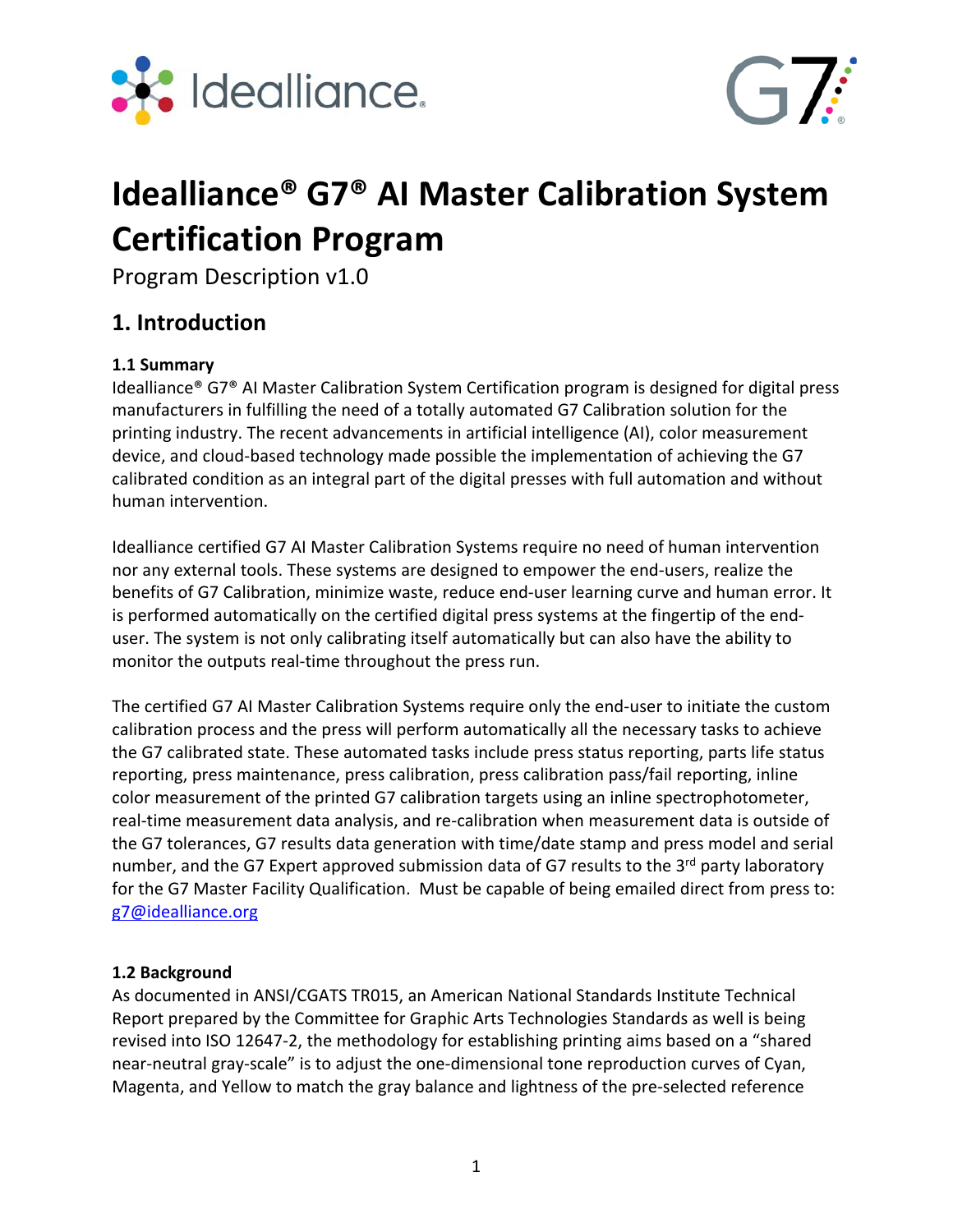



dataset (GRACoL, SWOP, etc.) hence the goal of shared appearance on printed materials is accomplished. This document also stated that there are many different implementation approaches including the utilization of ICC Profiles, ICC Device Link Profiles, etc.

The Idealliance G7 AI Master Calibration System Certification program certifies digital press systems achieving the "shared near-neutral gray-scale" appearance using a fully automated methodology with built-in components of automatic press maintenance, inline color measurement with a spectrophotometer and real‐time data analysis of G7 test targets, press re-calibrating if the results from measurement data analysis failed the G7 tolerances, autosubmission of time/date stamped G7 Calibration results to the Idealliance 3rd party laboratory for the G7 Master Facility Qualification, no human intervention, and no external hardware and software tools needed for measurement, analysis, calibration, verification, and submission. These components are an integral part of the digital press system and function automatically when initiated by the end-user. Third-party solutions (software and/or cloud solutions) are not included in this certification program at this time.

The Idealliance G7 AI Master Calibration System certification program utilizes the identical aims and tolerances as that of the latest G7 Master Facility Qualification program therefore, the printed materials produced by a G7 AI Master Calibration System shall have the same shared appearance with materials produced by other G7 AI Master Calibration Systems and/or G7 Master Facilities providing the same reference dataset was used by all. Upon installation of these certified systems in the field, these presses can seamlessly submit the system's G7 results data for G7 Master Facility Qualification.

#### **1.2 CRPC (Characterization Reference Printing Condition)**

As stated in ISO/PAS 15339 Part 1, the relationship between CMYK input data and color measured on the printed sheet for a given set of printing conditions is defined as the characterization data. When these datasets are used as a reference, it is referred to as a characterized reference printing condition (CRPC).

ISO/PAS 15339 Part 2 specifies seven (7) CRPCs for six commonly used conventional printing conditions and one large color gamut printing condition for the wide format inkjet printer. The table below listed the CRPC numbers, names, and their typical uses.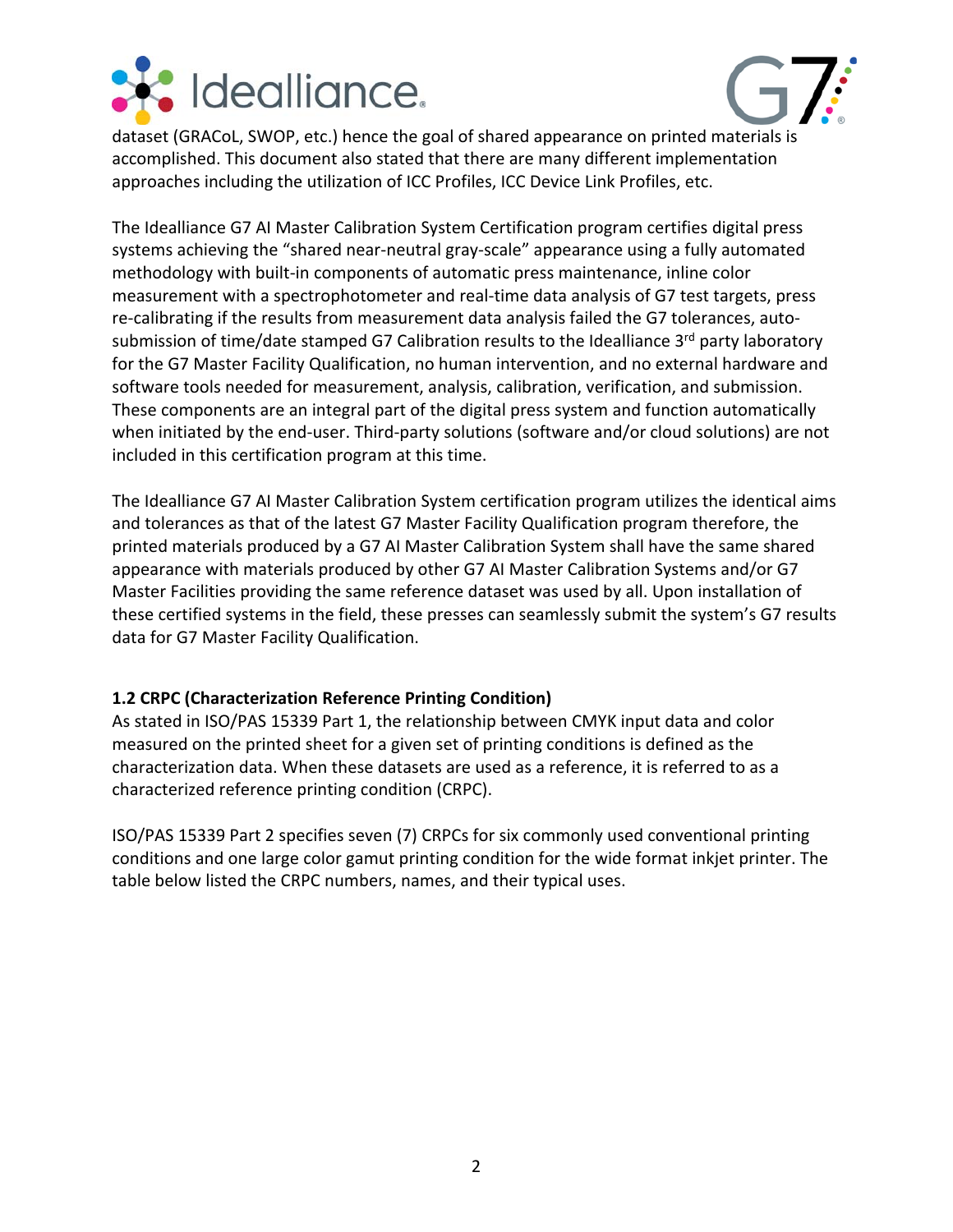



| <b>CRPC</b> | <b>Name</b>                  | <b>Typical Use</b>                                          | <b>Common Name</b>    |
|-------------|------------------------------|-------------------------------------------------------------|-----------------------|
| 1           | Universal ColdsetNews        | Small gamut printing (newsprint)                            | <b>Coldset News</b>   |
| 2           | <b>Universal HeatsetNews</b> | Moderate gamut printing on improved<br>newsprint type paper | <b>Heatset News</b>   |
| 3           | Universal PremUncoated       | Utility printing on a matt uncoated type paper              | GRACoL2013 Uncoated   |
| 4           | Universal SuperCal           | General printing on super-calendared paper                  | SuperCal              |
| 5           | Universal PubCoated          | Typical publication printing                                | SWOP2013 Coated #3    |
| 6           | Universal PremCoated         | Large gamut (typically commercial) printing                 | GRACoL2013 Coated #1  |
| 7           | Universal Extra Large        | Extra large gamut printing processes                        | <b>Extended Gamut</b> |

Additional reference datasets of GRACoL2006 Coated #1, SWOP2006 Coated #3, SWOP2006 Coated #5, SWOP2013 Coated #5, and OEM's custom reference dataset all could be used in this program. However, the OEM is required to obtain approval from Idealliance before submission for using custom reference dataset.

#### **1.3 Certification Category and Designation**

**Category:** 

#### **Idealliance G7 AI Master Calibration System Certification**

This program offers one category of certification. The digital press system submitted for this program must demonstrate its conformance of printing to one of the seven (7) CRPCs in a fully automated manner without external tools, 3<sup>rd</sup> party solutions and human intervention.

#### **Designation:**

#### **Idealliance certified G7 AI Master Calibration System**

This program offers one designation of certification. The digital press system submitted for this program must demonstrate its conformance of printing to the same tolerances of the G7 Master Facility Qualification program at a minimum of the G7 Targeted level. This designation is for all the presses of one particular MODEL. A Model is defined as a unique combination of a digital press, digital front‐end (DFE) and other features through an OEMs developed, connected Cloud and operating system/"smart system" (software).

The same digital press equipped with a different DFE and Cloud and operating system is treated as a different Model therefore, the certification would apply individually to the Model based on the DFE, Cloud and OS attached to it, even if the press is the same. If these criteria are different, it would be considered a different MODEL.

## **2. Program Overview and Conditions**

#### **2.1 Overview of the Certification Program**

• This program assesses the digital press system's capability of using its automated components together with the inline spectrophotometer, the DFE and OEM Cloud/smart system (software) to produce the G7 calibrated or "shared near‐neutral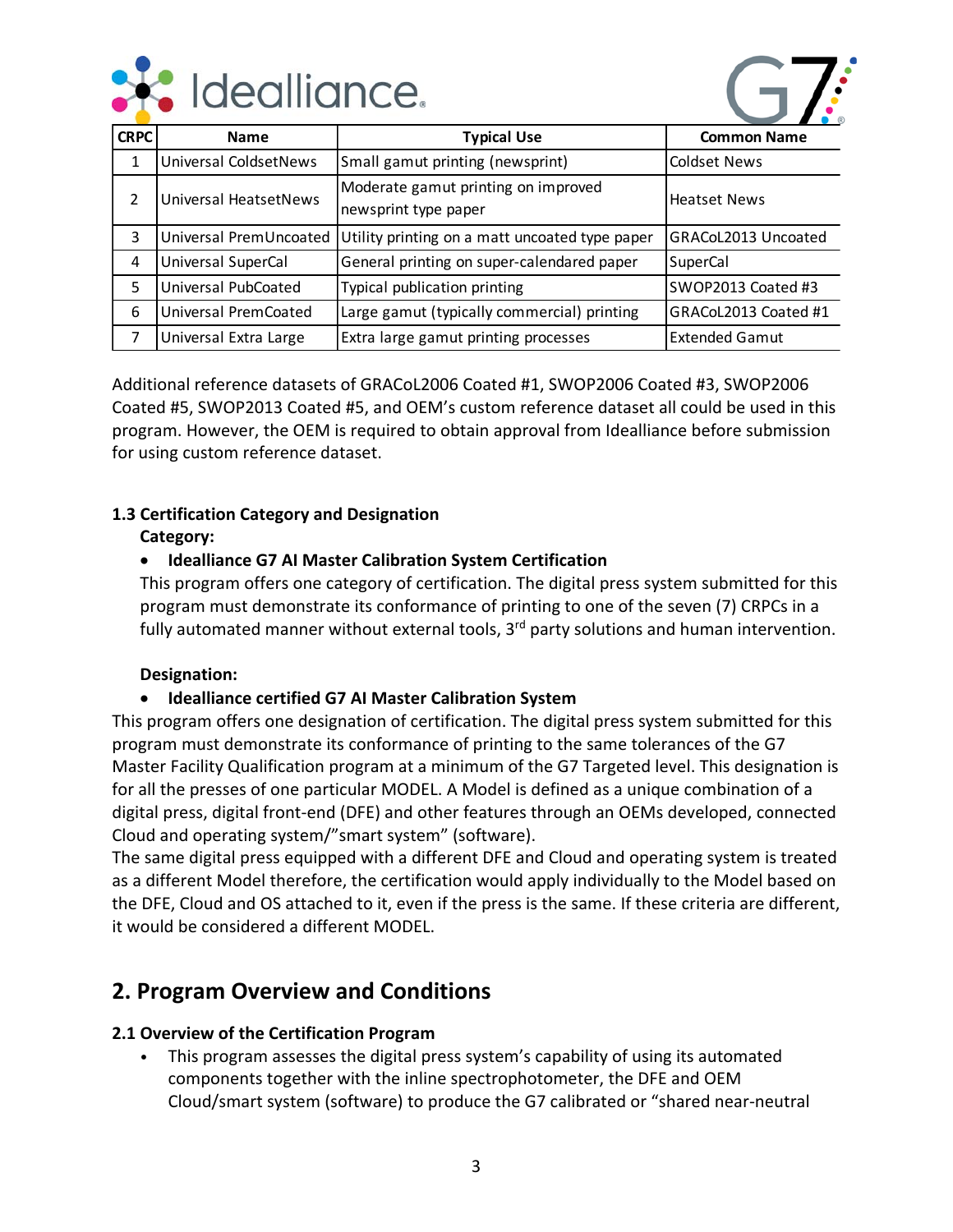



gray‐scale" results based on the predetermined CRPC by evaluating the system's Application Data Sheet (ADS) documentation and the G7 conformance.

\*Application Data Sheet – a set of step‐by‐step procedures for the end‐user to follow. Application Data Sheet (ADS) available here.

- The certification is conducted by an Idealliance auditor who is to be on‐site at the location determined by the Applicant, digital press OEM.
- The Idealliance auditor shall validate the automated processes and evaluate the ADS in‐ use by a press operator.
- Any digital press manufacturer can apply and submit for the Idealliance G7 AI Master Calibration System certification program.
- The application is Model (DFE, Cloud, smart system software and press) specific and the certification is valid providing there is no change in the press and DFE.
- The online Application Form should be completed and submitted to Idealliance with fees. Application Form available here.
- Idealliance sends confirmation email to the Applicant.
- All fees are payable irrespective of the certification outcome.
- Idealliance assigns auditor and schedules the date and location of validation and witness sessions with the Applicant.
- Applicants who have achieved successful certification will be provided with a logo and intellectual property rights for usage in their web sites and marketing materials.
- Idealliance maintains a list of certified systems on its official *G7 AI Master Calibration System* web site and will update the site within ten (10) days of successful certification.

#### **2.2A Electronic File Submission**

The applicant emails the date/time stamped measurement files in G7 Master Pass/Fail format or CGATS format or Idealliance TC1617 to the email addresses listed below.

• G7@idealliance.org

#### **2.2B Color Measurement Conditions**

For the Idealliance G7 AI Master Calibration System, both M0 and M1 color measurement conditions are accepted. It depends on the capability of the press internal color measuring devices. The measurement condition shall be stated clearly on the application forms.

#### **2.3 Colorimetric Calculations and the use of CIEDE2000**

CIE XYZ tristimulus values and other colorimetric quantities are calculated according to ISO 13655:2017. Colorimetric tolerances, unless otherwise stated, are based on the CIEDE2000 color difference formula, abbreviated as ΔE00. This weighted color difference equation provides good correlation to perceived color differences and is specified in ISO 13655:2017.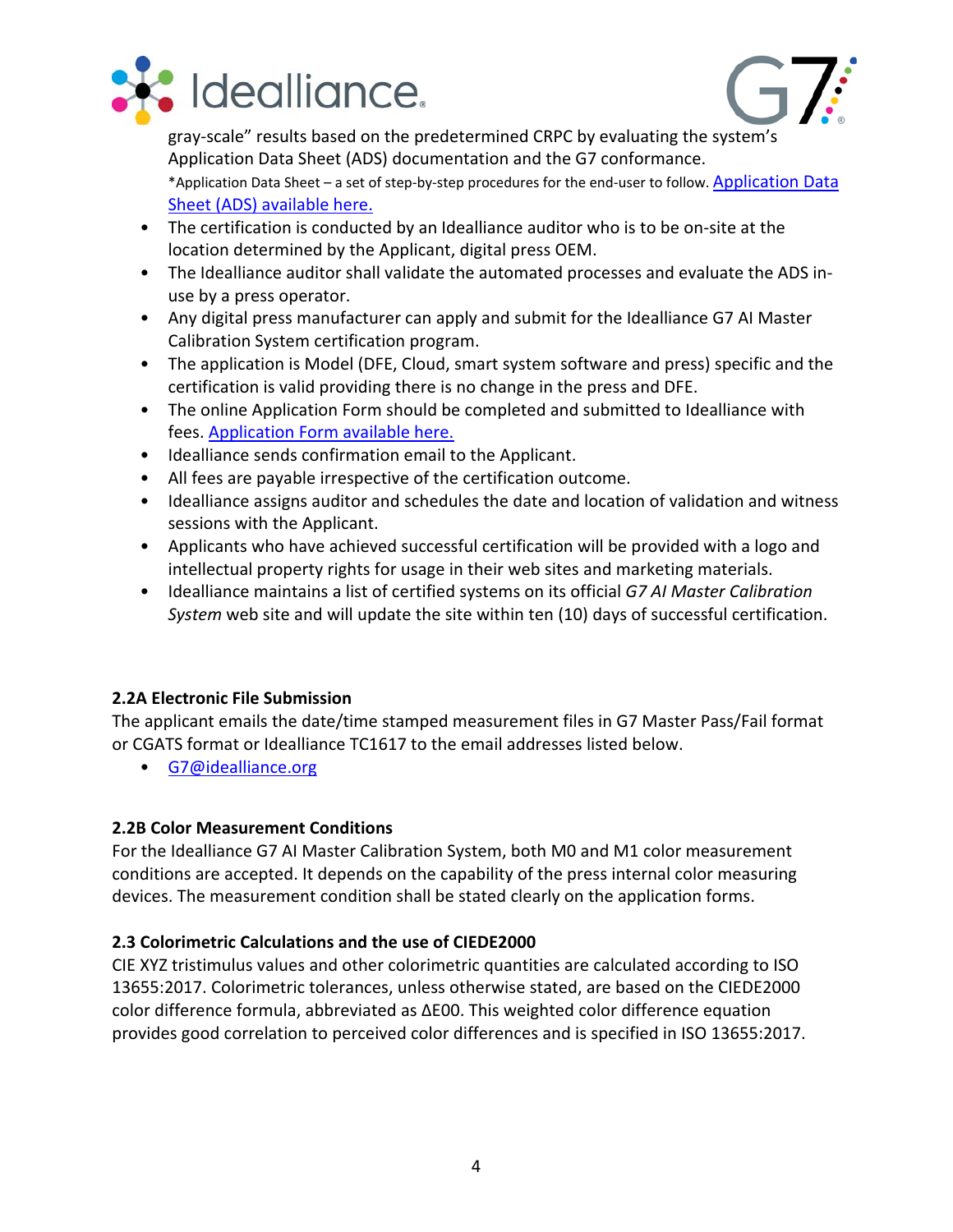



#### **2.4 Related ISO Standards**

Color measurement and data analysis will be derived from specifications, either wholly or in part, found in the following standards.

CGATS 21:2013 Graphic Technology – Printing digital data across multiple technologies

ISO 3664:2009 Graphic technology and photography – Viewing conditions

ISO 12642‐2:2015 Graphic Technology (IT8.7/4) – Input data for characterization of 4‐colour process printing – Part 2: Expanded data set

ISO 12647‐7:2016 Graphic Technology – Process control for the production of halftone color separations, proof and production prints – Part 7: Proofing processes working directly from digital data

ISO 13655:2017 Graphic Technology – Spectral measurement and colorimetric computation for graphic arts images

ISO/PAS 15339 Graphic technology — Printing from digital data across multiple technologies:

- Part 1: Principles
- Part 2: Characterized reference printing conditions, CRPC1–CRPC7

\*PAS stands for Publicly Available Specification

## **3. Certification Assessment Procedures**

Certification assessment is conducted by an Idealliance on‐site auditor validating the automated components and processes and witnessing the effective use of the ADS by an end‐ user.

#### **3.1 Idealliance Auditor on‐site Validation**

Idealliance auditor conducts on‐site validation of the nine (9) automatic components and processes listed below and documents observations.

- 1. Real‐time reporting:
	- Press operation status
	- Press maintenance status
- 2. Press maintenance
- 3. Press calibration
- 4. Press calibration pass/fail reporting
- 5. Inline color measurement of the printed G7 test targets using inline spectrophotometer
- 6. Real‐time color measurement data analysis
- 7. Press re‐calibration when measurement data is outside of the G7 tolerances
- 8. G7 results data generation with time/date stamp and press model and serial number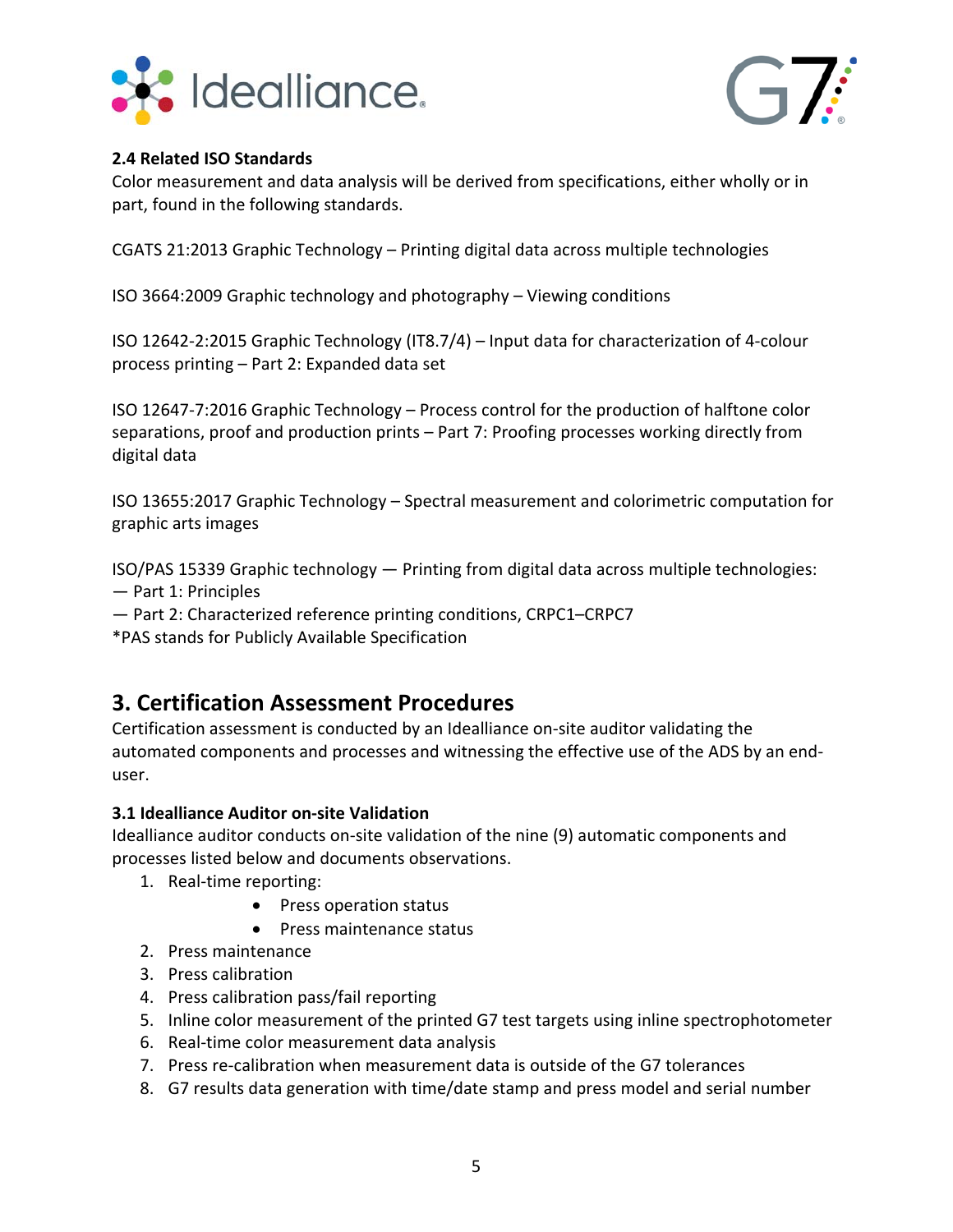



9. G7 Expert/G7 Professional send approved submission of G7 results data to the Idealliance/3<sup>rd</sup> party laboratory for G7 Master Facility qualification at: g7@idealliance.org

#### **3.2 Idealliance Auditor ADS Evaluation**

After the completion of validation, the on‐site Idealliance auditor shall witness the press operator performing the automation using the ADS and document observations. The ADS shall contain the following components:

- 1. Press model and serial number
- 2. DFE version and Cloud version
- 3. Press maintenance procedures
- 4. Procedure to initial the G7 AI Master Calibration
- 5. Assessment of G7 results data generated by the system
	- Time/date stamp
	- Press model and serial number
	- DFE version/Cloud Version
	- Spectrophotometer model, serial number, and measurement condition
- 6. G7 conformance monitoring
- 7. The procedures are stated clearly and easy to follow
- 8. Press stops and re‐calibrates when G7 conformity was not achieved

### **4. Tolerances**

The G7 Master pass/fail requirements used for the G7 Master Facility qualification program listed below are also used for this program.

Tolerances for Press : NPDC (CMY and K‐only scales) and Gray Balance (CMY scale only)

| <b>Target</b>                           | <b>Proof/Press Tolerance</b>   |
|-----------------------------------------|--------------------------------|
| Weighted $\Delta L^*$ (w $\Delta L^*$ ) | Average $w\Delta L^* \leq 1.5$ |
| CMY and K-only scales                   | Maximum $w\Delta L^* \leq 3.0$ |
| Weighted $\Delta C_h$ (w $\Delta C_h$ ) | Average $w\Delta C_h \leq 1.5$ |
| CMY scale                               | Maximum $w\Delta C_h \leq 3.0$ |

| Tolerances for Press: Solids, Overprints & Substrate |  |
|------------------------------------------------------|--|
|------------------------------------------------------|--|

| <b>Target</b>               | <b>Press Tolerance</b>   |
|-----------------------------|--------------------------|
| Substrate                   | $\Delta E_{00} \leq 3.0$ |
| <b>CMY Solids</b>           | $\Delta E_{00} \leq 3.5$ |
| K Solids                    | $\Delta E_{00} \leq 5.0$ |
| <b>RGB</b> Overprint Solids | $\Delta E_{00} \leq 4.2$ |

\*Substrate tolerance may be updated for relative based reference print condition alignment.